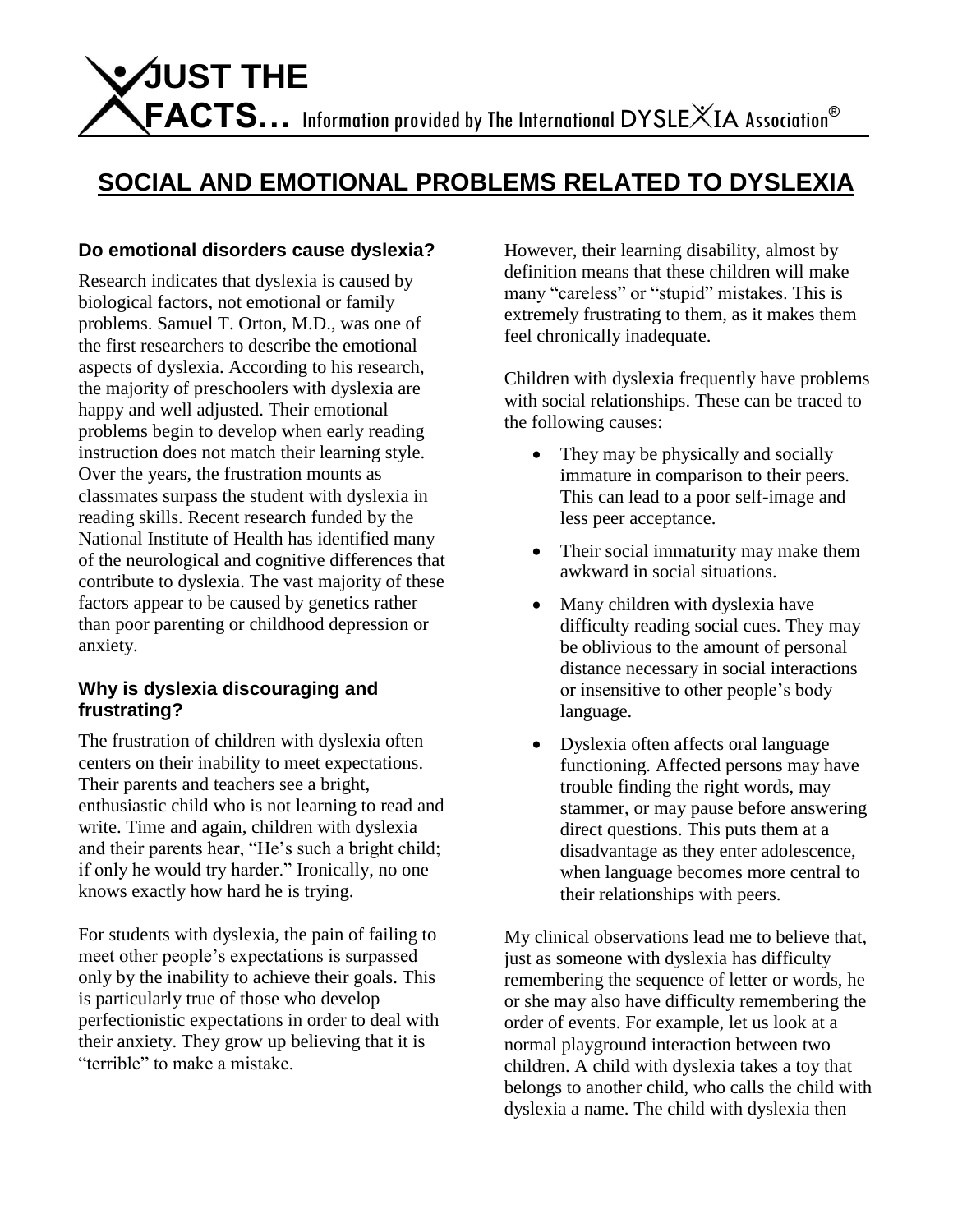### **Social and Emotional Problems – Page 2**

hits the other child. In relating the experience, the child with dyslexia may reverse the sequence of events. He may remember that the other child called him a name, and he then took the toy and hit the other child.

This presents two major difficulties for the child with dyslexia. First, it takes him longer to learn from his mistakes. Second, if an adult witnessed the events and asks the child with dyslexia what happened, the child seems to be lying.

Unfortunately, most interactions between children involve not three events, but 15 to 20. With sequencing and memory problems, a child with dyslexia may relate a different sequence of events each time he or she tells the tale. Teachers, parents, and psychologists conclude that he or she is either psychotic or a pathological liar.

The inconsistencies of dyslexia produce serious challenges in a child's life. There is a tremendous variability in a student's individual abilities. Although everyone has strengths and weaknesses, those of the child with dyslexia are greatly exaggerated. Furthermore, their strengths and weaknesses may be closely related.

I once worked with a young adult who received a perfect score on the Graduate Record Exam in mathematics. He could do anything with numbers except remember them. The graduate students he tutored in advanced statistics or calculus had great difficulty believing that he could not remember their telephone numbers.

These great variations produce a "roller coaster" effect for students with dyslexia. At times, they can accomplish tasks far beyond the abilities of their peers. At the next moment, they can be confronted with a task that they cannot accomplish. Many people with dyslexia call this "walking into black holes." To deal with these kinds of problems, they need a thorough

understanding of their learning disability. This will help them predict both success and failure. People with dyslexia also perform erratically within tasks. That is, their errors are inconsistent. For example, I once asked an adult with dyslexia to write a one hundred word essay on television violence. As one might expect, he misspelled the word *television* five times. However, he misspelled it a different way each time. This type of variation makes remediation more difficult.

Finally, the performance of people with dyslexia varies from day to day. On some days, reading may come fairly easily. However, another day, they may be barely able to write their own name. This inconsistency is extremely confusing not only to the person who has dyslexia, but also to others in his or her environment.

Few other handicapping conditions are intermittent in nature. A child in a wheelchair remains there; in fact, if on some days the child can walk, most professionals would consider it a hysterical condition. However, for the child with dyslexia, performance fluctuates. This makes it extremely difficult for the individual to learn to compensate, because he or she cannot predict the intensity of the symptoms on a given day.

#### **What does the person with dyslexia feel?**

#### **Anxiety**

Anxiety is the most frequent emotional symptom reported by adults with dyslexia. Students with dyslexia become fearful because of their constant frustration and confusion in school. These feelings are exacerbated by the inconsistencies of dyslexia. Because they may anticipate failure, entering new situations can becomes extremely anxiety provoking.

Anxiety causes human beings to avoid whatever frightens them. A person with dyslexia is no exception. However, many teachers and parents misinterpret this avoidance behavior as laziness. In fact, the hesitancy of a child with dyslexia to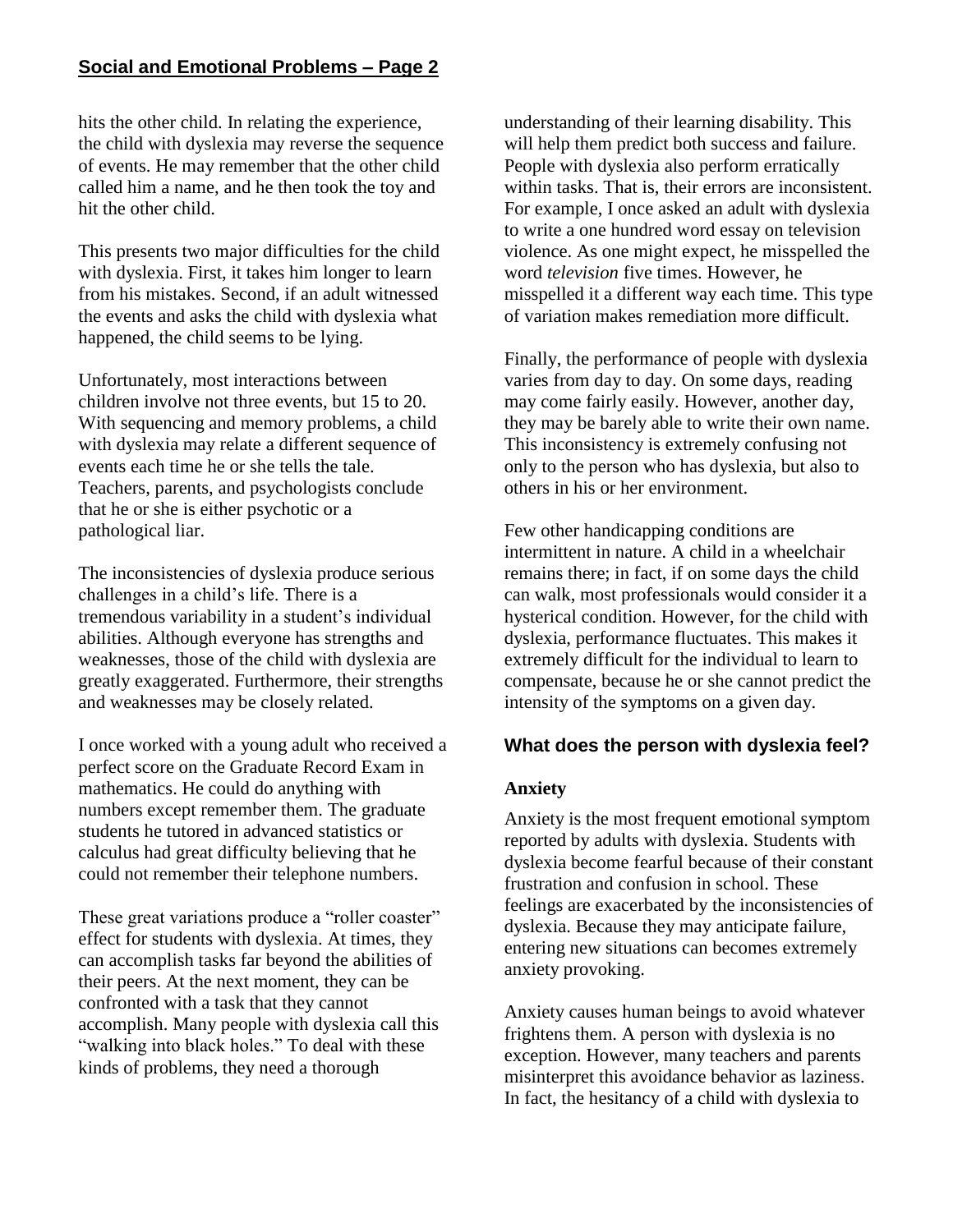participate in school activities such as homework is related more to anxiety and confusion than to apathy.

# **Anger**

Many of the emotional problems caused by dyslexia occur out of frustration with school or social situations. Social scientists have frequently observed that frustration produces anger. This can be clearly seen in many people with dyslexia.

The obvious target of the anger would be schools and teachers. However, it is also common for children with dyslexia to vent their anger on their parents. Mothers are particularly likely to feel the wrath of a child with dyslexia. Often, a child sits on his or her anger during school to the point of being extremely passive. However, once in the safe environment of home, these very powerful feelings erupt and are often directed toward the mother. Ironically, it is the child's trust of the mother that allows him or her to vent the anger. However, this becomes very frustrating and confusing to the parent who is desperately trying to help the child.

As youngsters reach adolescence, society expects them to become independent. The tension between the expectation of independence and the child's learned dependence causes great internal conflicts. Adolescents with dyslexia use their anger to break away from those people on which they feel so dependent.

Because of these factors, it may be difficult for parents to help their teenager with dyslexia. Instead, peer tutoring or a concerned young adult may be better able to intervene and help the child.

# **Self Image**

The self-image of a child with dyslexia appears to be extremely vulnerable to frustration and anxiety. According to Erik Erikson, during the

first years of school, every child must resolve the conflicts between a positive self-image and feelings of inferiority. If children succeed in school, they will develop positive feelings about themselves and believe that they can succeed in life.

If children meet failure and frustration, they learn that they are inferior to others, and that their effort makes very little difference. Instead of feeling powerful and productive, they learn that their environment controls them. They feel powerless and incompetent.

Researchers have learned that when typical learners succeed, they credit their own efforts for their success. When they fail, they tell themselves to try harder. However, when learners with dyslexia succeed, they are likely to attribute their success to luck. When they fail, they simply see themselves as stupid.

Research also suggests that these feelings of inferiority develop by the age of ten. After this age, it becomes extremely difficult to help the child develop a positive self-image. This is a powerful argument for early intervention.

# **Depression**

Depression is also a frequent complication in dyslexia. Although most people with dyslexia are not depressed, children with this kind of learning disability are at higher risk for intense feelings of sorrow and pain. Perhaps because of their low self-esteem, people with dyslexia are afraid to turn their anger toward their environment and instead turn it toward themselves.

However, depressed children and adolescents often have different symptoms than do depressed adults. The depressed child is unlikely to be lethargic or to talk about feeling sad. Instead he or she may become more active or misbehave to cover up the painful feelings. In the case of masked depression, the child may not seem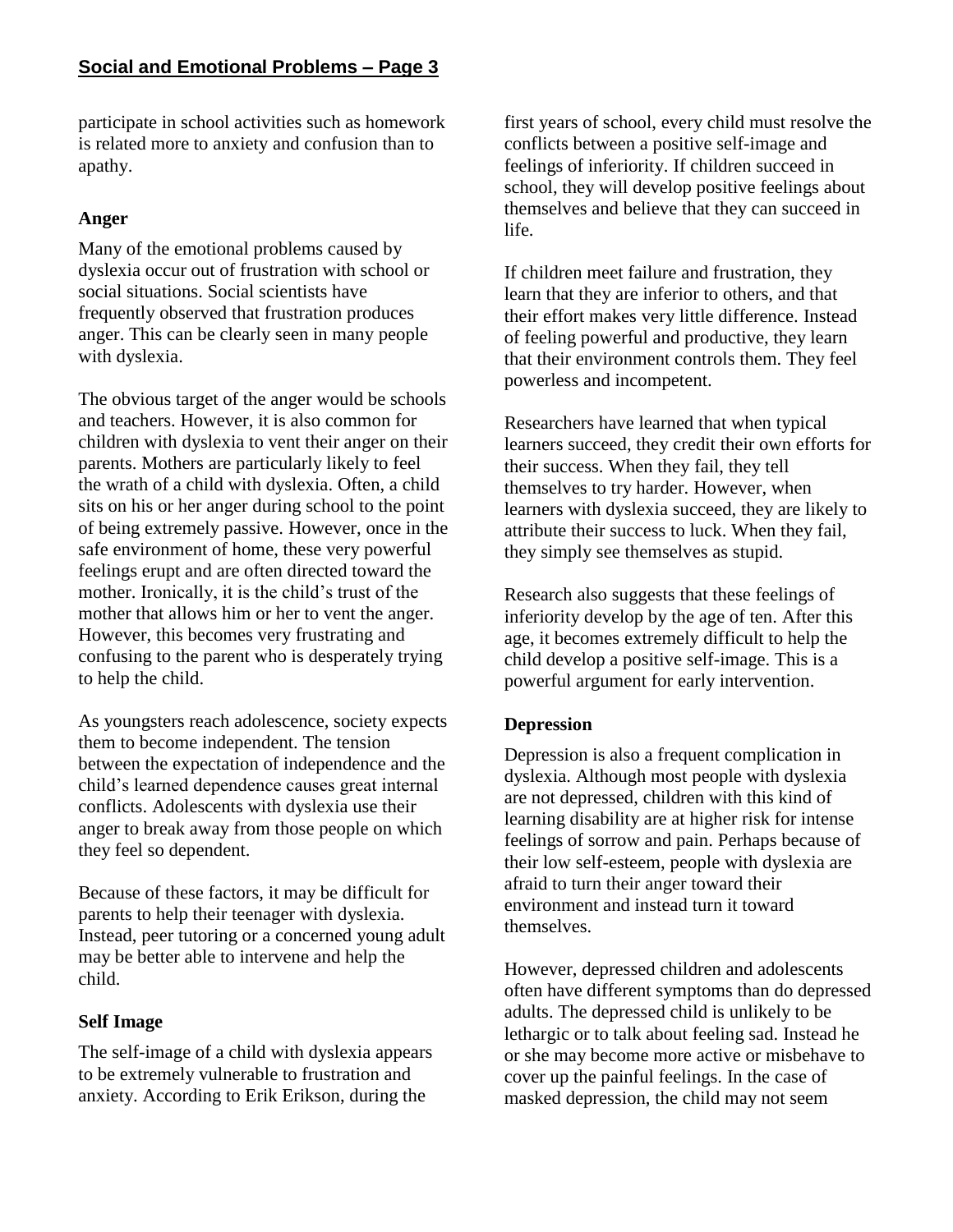# **Social and Emotional Problems – Page 4**

obviously unhappy. However, both children and adults who are depressed tend to have three similar characteristics:

- First, they tend to have negative thoughts about themselves, that is, a negative selfimage.
- Second, they tend to view the world negatively. They are less likely to enjoy the positive experiences in life. This makes it difficult for them to have fun.
- Finally, most depressed youngsters have great trouble imagining anything positive about the future. The depressed child with dyslexia not only experiences great pain in his present experiences, but also foresees a life of continuing failure.

# **Family Problems**

Like any handicapping condition, dyslexia has a tremendous impact on the child's family. However, because dyslexia is an invisible handicap, these effects are often overlooked.

Dyslexia affects the family in a variety of ways. One of the most obvious is sibling rivalry. Children without dyslexia often feel jealous of the child with dyslexia, who gets the majority of the parents' attention, time, and money. Ironically, the child with dyslexia does not want this attention. This increases the chances that he or she will act negatively toward the achieving children in the family.

Specific developmental dyslexia runs in families. This means that one or both of the child's parents may have had similar school problems. When faced with a child who is having school problems, parents with dyslexia may react in one of two ways. They may deny the existence of dyslexia and believe if the child would just buckle down, he or she could succeed. Or, the parents may relive their failures and frustrations through their child's school experience. This brings back powerful and terrifying emotions,

which can interfere with the adult's parenting skills.

### **How can parents and teachers help?**

During the past 25 years, I have interviewed many adults with dyslexia. Some have learned to deal successfully with their learning problems, while others have not. My experiences suggest that in addition to factors such as intelligence and socio-economic status, other things affect a child's chance for success when he or she has dyslexia.

Children are more successful when early in their lives someone has been extremely supportive and encouraging, and when they have found an area in which they can succeed. Finally, successful people with dyslexia appear to have developed a commitment to helping others.

Both teachers and parents also need to offer consistent, ongoing encouragement and support:

- Listen to children's feelings. Anxiety, anger and depression are daily companions for children with dyslexia. However, their language problems often make it difficult for them to express their feelings. Therefore, adults must help them learn to talk about their feelings.
- Reward effort, not just "the product." For students with dyslexia, grades should be less important than progress.
- When confronting unacceptable behavior, do not inadvertently discourage the child with dyslexia. Words such as "lazy" or "incorrigible" can seriously damage the child's self-image.
- Finally, it is important to help students set realistic goals for themselves. Most students with dyslexia set perfectionistic and unattainable goals. By helping the